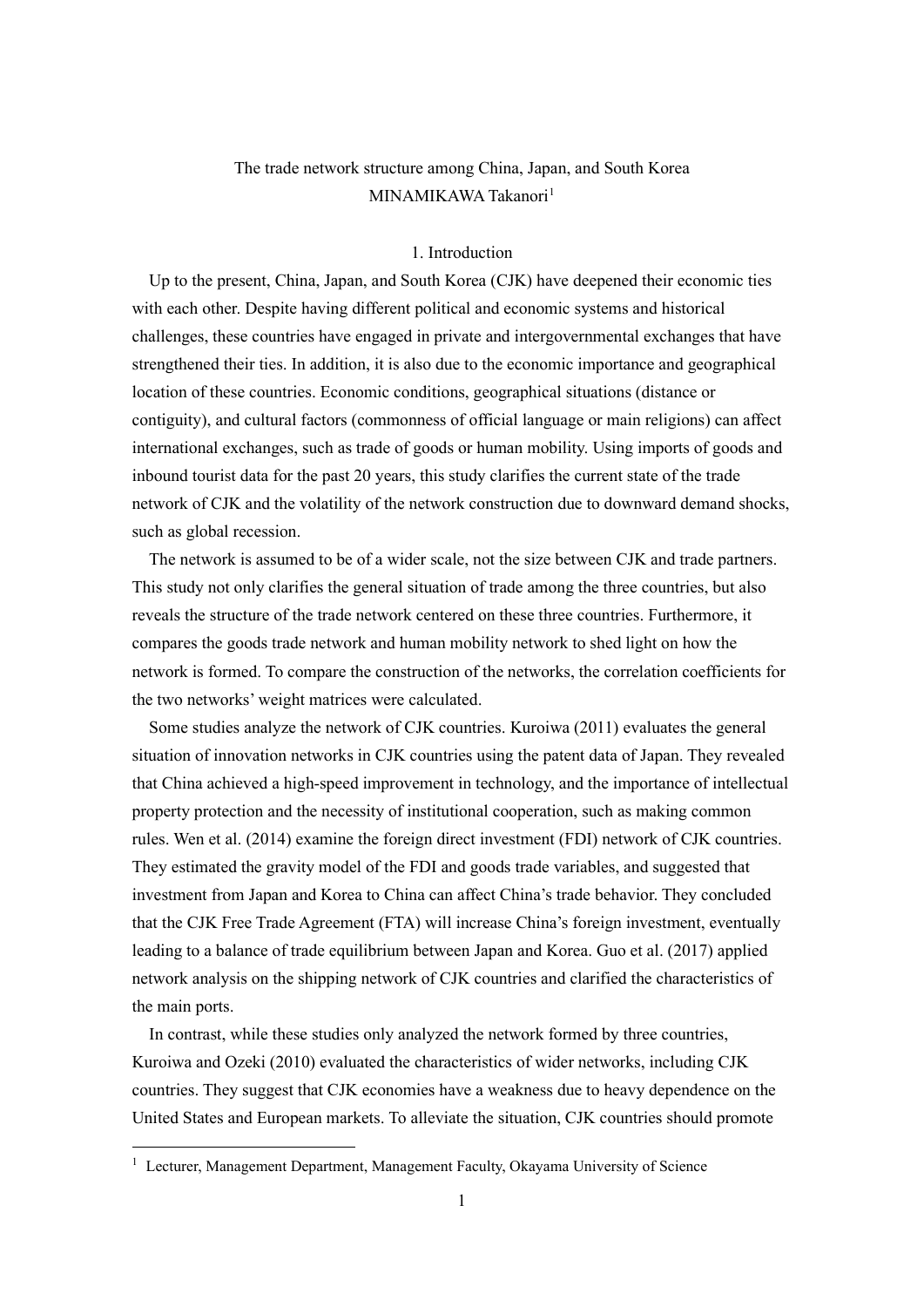the FTA and cross-border infrastructure.

Although Kuroiwa and Ozeki (2010) examine the change in the goods trade network before and after the Lehman shock, this study recognizes that trade networks are formed by the framework of the mechanism described by the gravity model, and evaluates the larger scale network as well as CJK and its trading partners. Based on the same concept, Bhattacharya et al. (2007) also examined the relationship between the framework of the gravity model and network formation. There are two steps to identify network member countries in this study. First, for each country of CJK, the countries that make up 80% of the trade volume are regarded as major trading partners and are extracted. Second, for the partner countries, their partner countries are extracted, which constitute 80% of the trade volume. The obtained countries and trade relationships refer to the nodes and branches of the trade network, which centered on China, Japan, and South Korea. To ensure the characteristics of the trade network, this study uses data on imports of goods for the past 20 years to identify the network configuration.

Moreover, similar to goods trade, the configuration of the human mobility network is also examined using inbound tourist data. The amount of human mobility is also decided by the framework of the gravity model, and the main factor of the model is thought to be the same as that of the gravity model of trade. This study reveals the mechanism of network formation in the past 20 years by comparing goods trade and human mobility networks, and evaluates the correlation index of the two networks. In addition, from the characteristics of network formation over the past 20 years, we consider the network response to shocks and examine whether the gravity factor or the factors specific to each network dominate during the recession period, such as the Asian currency and global financial crises.

The rest of this paper is organized as follows. The data and the empirical method used in this study are explained in section 2. The empirical results are presented in section 3, while concluding remarks are provided in section 4.

### 2. Data and Method

To understand the characteristics of trade and human mobility networks, this study uses the import data of UN Comtrade and inbound tourist data from the UN World Tourism Organization (UNWTO). Assuming that both networks are formed by the gravity model framework, the data for identifying networks have the same formation as the gravity model estimation. The period covered by the verification was from 1995 to 2015 for both networks. To calculate the similarity index between goods trade transaction and human mobility network, the target of verification is up to 2015, according to sample size of tourist data with data constraints.

Goods trade and human mobility volume of each country are assumed to be determined by the following equation.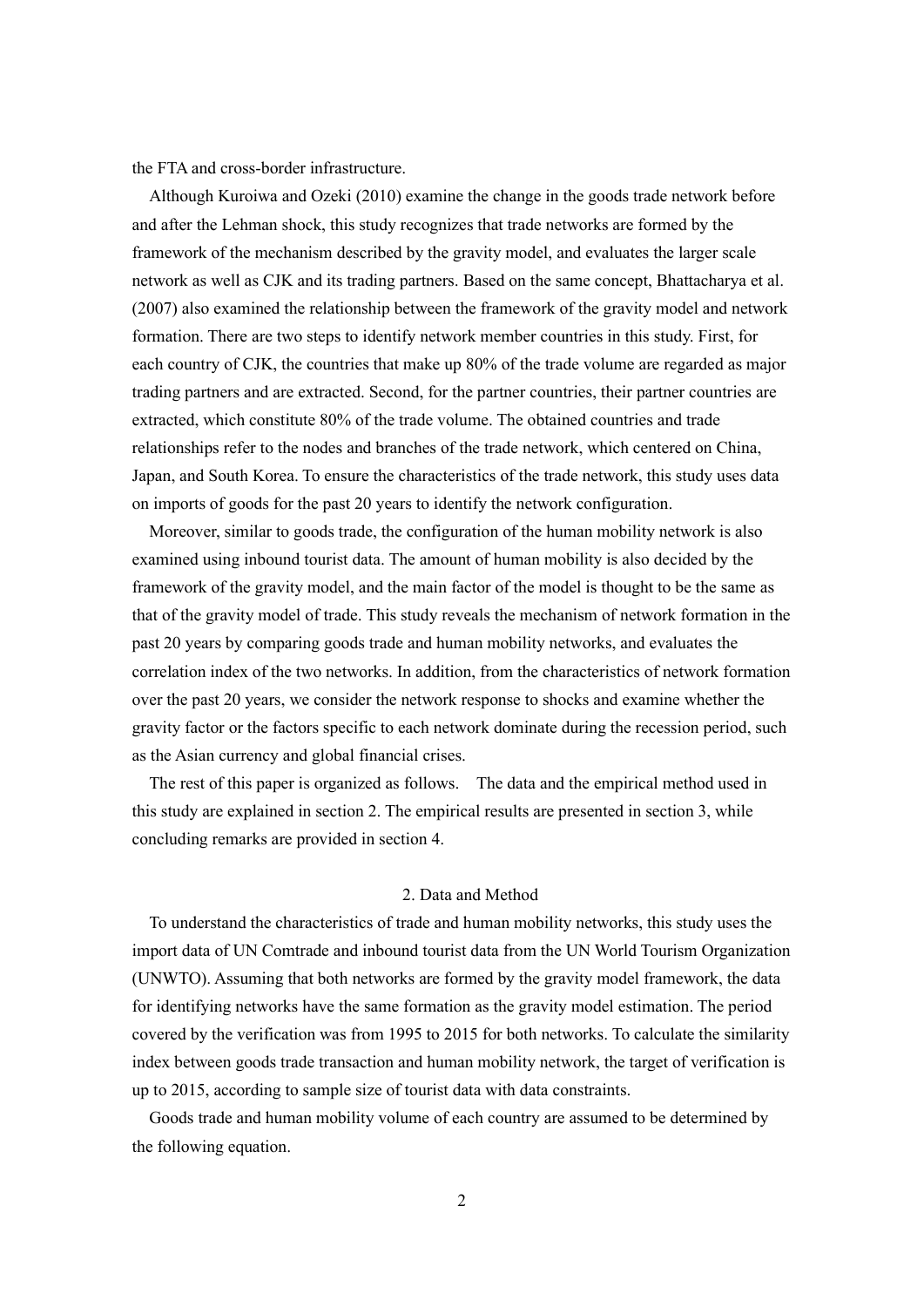$$
y_{ijt} = X_{ijt}'\beta + Z'_{ijt}\gamma + D_i + D_j + D_t + \varepsilon_{ijt}
$$

 $y_{ij}$  denotes the exchange volumes from country i to country j in year t, and  $X_{ij}$  denotes economic variables formed from country i and country j in year t.  $Z_{\text{lit}}$  denotes the geographic condition or cultural commonness between country i and country j.  $D_i$ ,  $D_j$ , and  $D_t$  are dummy variables that represent the characteristics of the country or year, and  $\varepsilon_{\text{i}t}$  is the error term. Both the volume of goods trade or human mobility are determined by these common factors, and only the error term causes the difference between these two networks. The error term can reflect whether a bilateral FTA is signed, whether visa requirements are relaxed, or whether a direct air line route exists. These factors can affect either network only.

 To examine the similarity of two networks, the correlation coefficient is calculated for their weight matrix components. The weight matrix has countries that make up the network in rows and columns, and takes 1 if the countries in the rows and columns form a network, and 0 otherwise. It is possible to verify the similarity between two networks by aligning to the composition of the weight matrix in the network of goods transaction and human mobility and calculating the correlation coefficient of elements other than the diagonal elements.

#### 3. Empirical Results

Fig. 1 indicates how the similarities between goods trade and human mobility networks evolved over the period. According to the transition of the values, the target period can be classified into three categories. The first period is from 1997 to 2000, and the network similarity rapidly decreases. The second period is from 2001 to 2007, and the values decrease. The last period is from 2008 to 2014, and the value rises once and then starts to fall again.

The Asian currency crisis occurred in the first period and the currency values of Asian countries fell. As shown in Fig. 2, import data for CJK, except for China, reveal a decline due to the Asian currency crisis. In the second period, the September  $11<sup>th</sup>$  attacks occurred in the United States, the Iraq War began, and the global financial crisis subsequently occurred. It can be seen that even during the period of terrorist attacks, only China's import volume did not experience downward pressure, and the trade volume between Japan and South Korea decreased. In third period, China carried out a fiscal policy of 4 trillion RMB after the global financial crisis, and the import volume of all CJK countries is shown to be under downward pressure.

Fig. 3 shows the constituent countries of the goods trade network centered on CJK. A country is connected by a line if it constitutes 80% of the value of imports; the green line represents imports from China, the red line represents those from Japan, the blue line shows imports from South Korea, and the gray line those from partner countries, which constitutes 80% of the value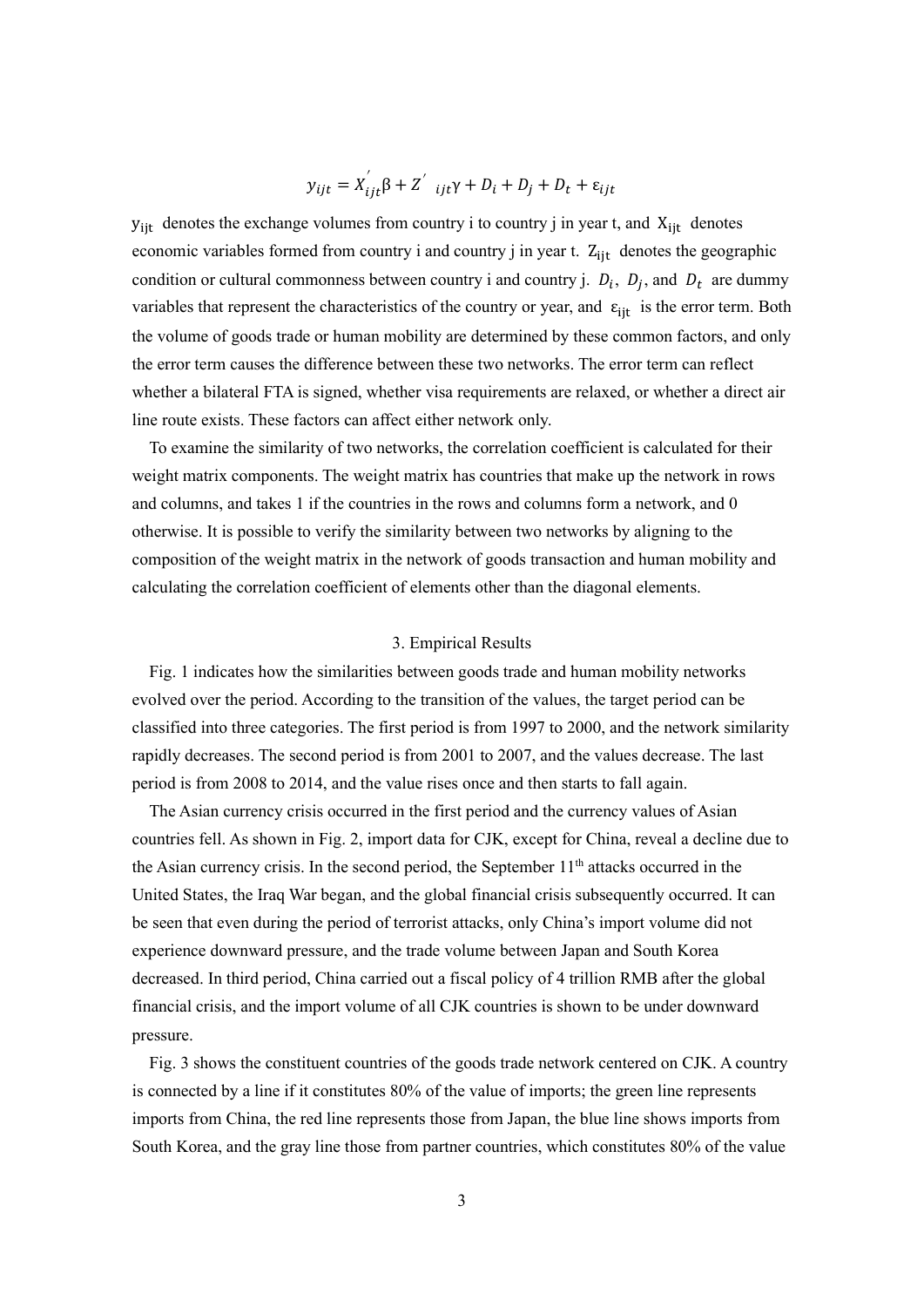of imports. The number of network branches was 52 in 1997, 53 in 2001, 62 in 2008, and 62 in 2014. Over the period, the smallest number of branches (50) occurred in 1998, and the largest in 2012 (67 branches). The fact that many countries constitute the network does not necessarily mean that trade is active. When a large volume of trade is carried out in a small number of countries, the amount of trade can increase, but the number of countries that constitute the network may decrease. However, as far as can be seen from the data, the number of networkforming countries is increasing when global trade is considered to be active.

Fig. 4 shows the constituent countries of the human mobility network centered on CJK countries. Similar to the trade network, this network connects the countries whose inbound arrivals make up 80% of all tourists. The green line represents China, red represents Japan, blue represents South Korea, and gray represents the exchange with countries other than CJK. The number of network branches was 45 in 1997, 45 in 2001, 50 in 2008, and 52 in 2014. Over the period, the smallest number of branches (41) occurred in 2002, and the largest in 2013 (53 branches).

### 3.1 Goods Trade Network of CJK Countries

From 1995 to 2015, the countries that made up the goods trade network of China were Australia, Germany, Japan, South Korea, Russia, Singapore, and the United States (Table 1). During the period from 1997 to 2000, Malaysia, France, and Indonesia were added, and the Philippines, Malaysia, and Thailand were added from 2001 to 2007. Brazil, Canada, Chile, France, India, Malaysia, Saudi Arabia, South Africa, Switzerland, and Thailand were added from 2008 to 2014, and the number of network members increased rapidly during the last period.

The countries that have been selected as network-forming countries for the entire period covered by Japan's goods trading network are Australia, China, Germany, Indonesia, Malaysia, South Korea, Thailand, the United Arab Emirates, and the United States (Table 1). During the period from 1997 to 2000, developed countries such as Canada, France, and Italy, the Philippines, and Saudi Arabia were added to it. Canada, France, the United Kingdom, and countries in the Middle East were added from 2001 to 2007, and Kuwait, Russia, Vietnam, and other countries were added from 2008 to 2014.

Regarding the South Korea network, Australia, China, Germany, Indonesia, Japan, Malaysia, Saudi Arabia, and Singapore, and the United States made up the network during all periods from 1995 to 2015. In the period from 1997 to 2000, developed countries such as Canada, France, and Switzerland, as well as Middle Eastern countries joined. From 2001 to 2007 and from 2008 to 2014, resource-rich countries such as those in the Middle East and Russia joined.

The goods transaction network shows that the three countries of Japan, China, and South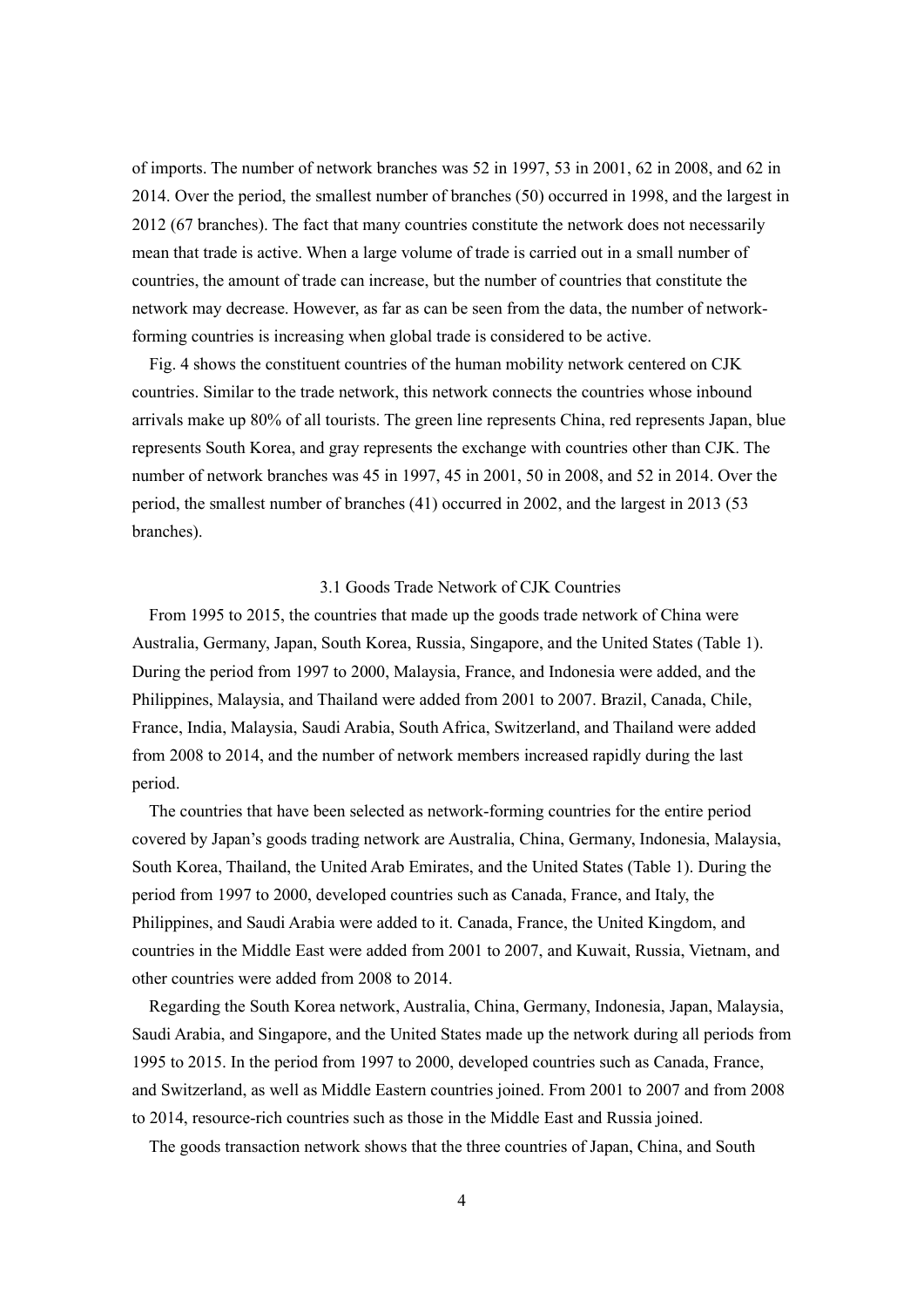Korea have formed a network since 1995. In China, the number of network constituent countries has increased in recent years, while in Japan and South Korea, the number has been stable. China had an average of 10.3 networked countries from 1997 to 2000, but the number increased to 12.9 from 2001 to 2007 and 18.3 from 2008 to 2014. On the other hand, the network for Japan consists of 15 countries in all periods. For South Korea, the network included 14.5 countries since 1997, 13.9 countries since 2001, and 15.1 countries since 2008. This reveals that China has diversified its trade target countries since 2008, after the global financial crisis.

It can be seen that not only the three countries of Japan, China, and South Korea, but also the United States, form a network in the goods trading network, and Australia, Germany, and Malaysia also formed a network during the period 1997–2000.

#### 3.2 Human Mobility Network of CJK Countries

Regarding China's human mobility network, the countries that make up the network during all periods from 1995 to 2015 are Japan, South Korea, Malaysia, Mongolia, Philippines, Russia, Singapore, Taiwan, and the United States (Table 2). Germany and the United Kingdom joined during the period 1997–2000, and Thailand and the United Kingdom joined in the period 2001– 2007. Australia, Canada, Thailand, and Vietnam were added during the period 2008–2014. As reflected in the entire network, the number of countries with direct branches to China is smaller than in the case of goods transactions.

As shown in Table 2, for Japan, the countries that make up the network during all periods from 1995 to 2015 are China, South Korea, Taiwan, and the United States. Australia, Canada, and the United Kingdom were added during the period from 1997 to 2000, and Australia and the United Kingdom were added during the period from 2001 to 2007. Australia and Thailand were added during the period from 2008 to 2014. Compared to the case of goods transactions, Japan's network is characterized by a smaller number of constituent countries, and, like China, by a stable constituent country of the human mobility network.

The countries that comprise the human mobility network in South Korea during the entire period from 1995 to 2015 are China, Japan, the Philippines, Taiwan, and the United States. From 1997 to 2000, Russia, Singapore, Thailand, and the United Kingdom were added, and from 2001 to 2007, Malaysia, Russia, Singapore, and Thailand were added. Thailand will be added from 2008 to 2014.

It can be seen that Japan, China, and South Korea have formed the human mobility network since 1995. In addition, the number of member countries in the network has been increasing in China in recent years, while it has been decreasing in Japan and South Korea. China averaged 10.8 countries from 1997 to 2000, 11.1 countries from 2001 to 2007, and increased to 13.4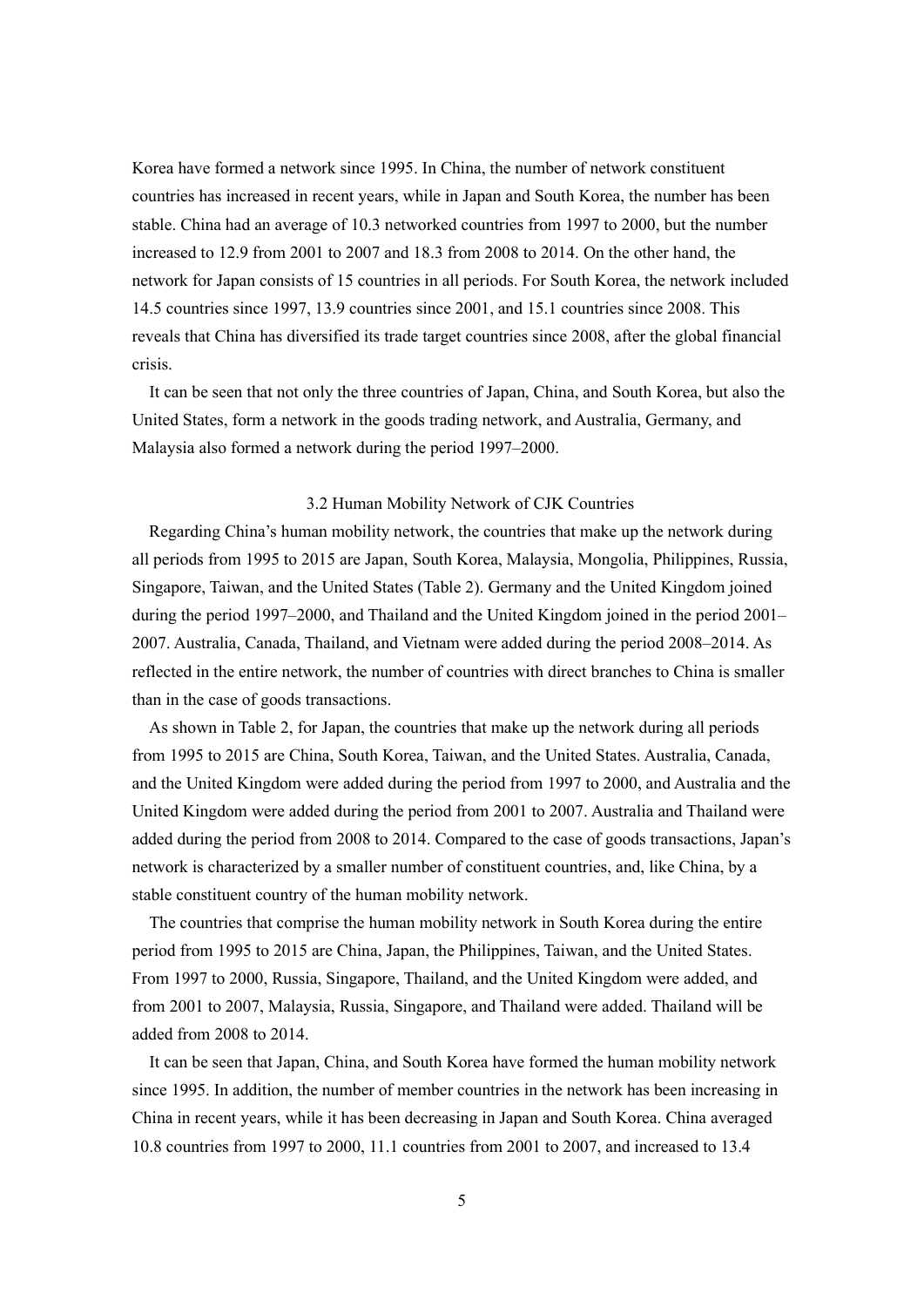countries from 2008 to 2014. Japan has averaged 7.0 countries since 1997 and 6.7 since 2001, while it has decreased to 6.0 since 2008. South Korea has had 8.5 countries since 1997 and 8.6 since 2001 but has decreased to 7.4 since 2008. As the network of human mobility shows, external ties strengthened after the global financial crisis.

3.3 Correlation Coefficient of Similarity Between Two Networks of CJK Countries The network similarity indicates the degree to which the factors formulated in the gravity model are reflected in the data, and the decrease in the similarity index is due to the network formation factors unique to goods transactions and human migration. This means that it is reflected more. Fig. 5 shows only the network of each of the three countries and calculates the index of similarity between goods transactions and human migration. From the values of the indicators, the transition of the indicators of similarity more strongly reflects the behavior of China. This is because the number of countries that make up the network in Japan and South Korea is stable in both goods transactions and human migration.

The value of the Chinese index shows that the similarity index increased after 2001, decreased from 2006, increased from 2009 to 2012, and then decreased until 2014. In addition, the current state of the network shows that economic factors strongly influenced the increase and decrease in external transactions, such as participation in the World Trade Organization since 2001 and the foreign expansion policy, and the effects of SARS. After that, the similarity decreased until after the global financial crisis, and the similarity index increased again during the expansion of the import value, and the factor of trade expansion due to economic reasons.

#### 4. Concluding Remarks

The three countries of CJK have promoted trade and human exchanges with each other and have built a strong network. The current state of the network from 1995 to 2015 shows that China's network formation as a rapidly growing emerging country is active and that the number of its constituent countries is expanding. The expansion of trade target countries along with economic growth gives consumers in China a variety of options, and the fact that there are many countries in which goods and human exchanges are normally active means that it contributes from an economic viewpoint. On the other hand, for countries with stable economies such as Japan and South Korea, a stable network of trade should be formed according to roles such as resources and consumer goods rather than the formation of a flexible network. It was also found that there is no significant change in the number of member countries with regard to human mobility.

In addition, we divided the target period from 1995 to 2015 into three periods based on the index of similarity between goods transactions and human exchange networks, and verified the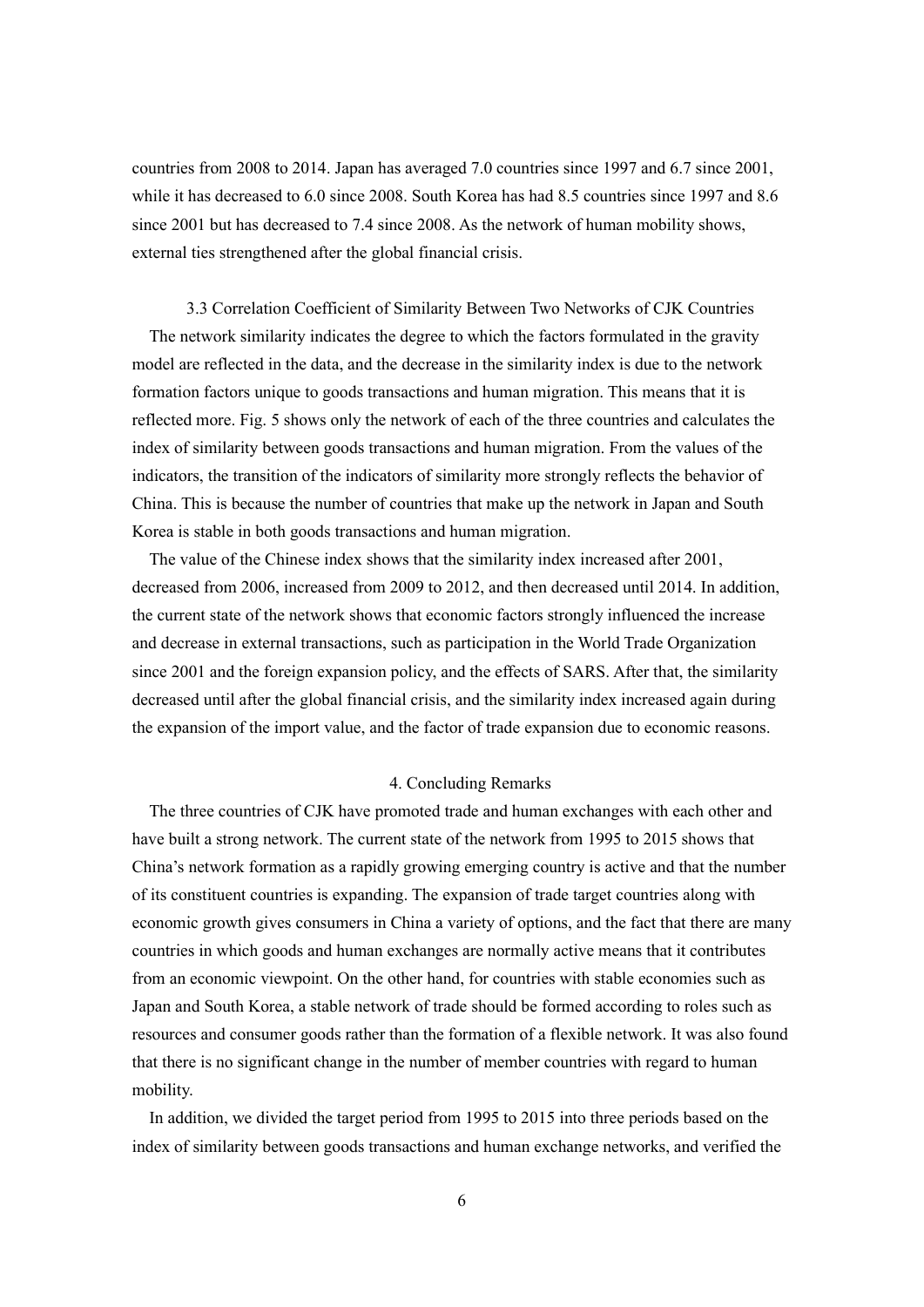network constituent countries of each country and the background of the period. The verification results are as follows. First, in the period after 2008, including institutions after the global financial crisis, the number of member countries of both goods transactions and human exchanges increased in China, while the number of constituent countries in Japan and South Korea was stable or decreased in any network.

Although it was not explicitly stated by Japan and Korea, looking at the total number of constituent countries shows that the number will increase during the period following the Asian currency crisis and the global financial crisis. There is a phenomenon in which the network expands instantaneously. This means that in the case of goods transactions and human mobility, transactions with countries that had occupied a large proportion due to inertia up to that point will shrink, and the number of countries entering new networks will increase. Furthermore, while the number of member countries increases in both goods transactions and human exchanges, the indicator of similarity declines, which means that the attributes of new entrants differ between goods transactions and human exchanges.

We validate actual data for the period of recession shock. From the comparison of member countries in 1998 and 1999 and in 2009 and 2013, the increase in trade in goods was not previously included in the network in South America, Africa, the Middle East, and Eastern Europe. While other countries have entered, the network of human mobility has the characteristic that it is limited to those from countries in the Middle East and Eastern Europe.

With the spread of the new coronavirus, exchanges have stagnated in both aspects of goods transactions and human movement. In the future, when full resolution of the infectious disease is achieved, it is likely that recovery will occur in both goods transactions and human mobility. Under such circumstances, in countries such as China that form flexible and diverse networks, there are more options for players to make decisions than in countries that form stable networks such as Japan and South Korea. As a result, in many cases, the amount of trade and movement of people will be able to move toward recovery more flexibly.

#### References

- Bhattacharya, K., G. Mukherjee, J. Saramaki, K. Kaski, S., and S. Manna (2007) "The international trade network: Weighted network analysis and modelling." unpublished, (arXiv, URL https://arxiv.org/abs/0707.4343v2)
- Guo, Jianke, Shaobo Wang, and Tianbao Liu (2017) "Spatial structural pattern and vulnerability of China-Japan-Korea shipping network." *Chinese Geographical Science*, Vol. 27. No. 5, pp. 697-708.
- Kuroiwa, Ikuo, and Hiromichi Ozeki (2010) "Intra-regional trade between China, Japan, and Korea: Before and after the financial crisis." IED Discussion Paper, No. 237.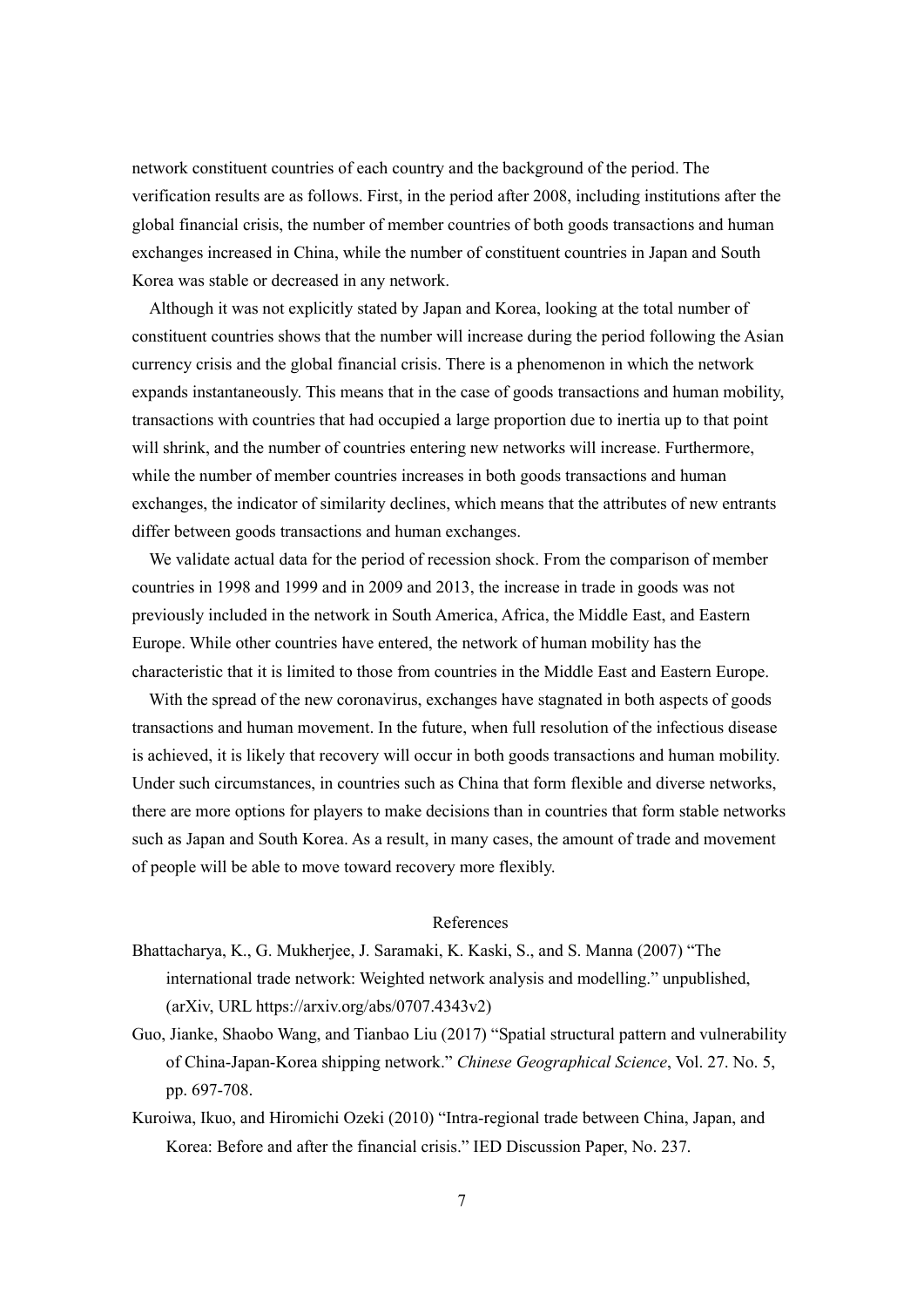Kuroiwa, Ikuo, Kaoru Nabeshima, and Kiyoyasu Tanaka (2011) "Innovation networks in China, Japan and Korea: Evidence from Japanese patent data." IED Discussion Paper, No. 285. Wen, Jenhsieh, Jenhuang Jun, and Linwei Ching (2014) "Is there a bilateral trade-off between foreign direct investment and trade?" *The Chinese Economy*, Vol 47, No. 3, pp. 8-22.

### Tables and Figures

### Table 1. Main Constituent Countries of the Goods Transaction Network for CJK

|           | <b>CHN</b>                      | <b>JPN</b>                   | <b>KOR</b>                    |
|-----------|---------------------------------|------------------------------|-------------------------------|
| 1997-2000 | Malaysia, France, Indonesia     | Canada, France, Italy,       | Canada, France, Iran,         |
|           |                                 | Philippines, Saudi Arabia,   | Switzerland, United Arab      |
|           |                                 | Singapore, UK                | Emirates, UK                  |
| 2001-2007 | Philippines, Malaysia, Thailand | Canada, France, Iran,        | Kuwait, Qatar, Russia, United |
|           |                                 | Philippines, Qatar, Saudi    | Arab Emirates, UK             |
|           |                                 | Arabia, UK                   |                               |
| 2008-2014 | Brazil, Canada, Chile, France,  | Canada, France Iran, Kuwait, | Iran, Iraq, Kuwait, Qatar,    |
|           | India, Malaysia, Saudi Arabia,  | Qatar, Russia, Saudi Arabia, | Russia, United Arab Emirates  |
|           | South Africa, Switzerland,      | Vietnam                      |                               |
|           | Thailand                        |                              |                               |
| Total     | Australia, Germany, Japan,      | Australia, China, Germany,   | Australia, China, Germany,    |
| period    | South Korea, Russia, Singapore, | Indonesia, Malaysia, South   | Indonesia, Japan, Malaysia,   |
|           | <b>USA</b>                      | Korea, Thailand, United Arab | Saudi Arabia, Singapore, USA  |
|           |                                 | Emirates, USA                |                               |

## Table. 2 Main Constituent Countries of Human Mobility Networks for CJK

|                 | <b>CHN</b>                                                                                | <b>JPN</b>                                | <b>KOR</b>                                |
|-----------------|-------------------------------------------------------------------------------------------|-------------------------------------------|-------------------------------------------|
| 1997-2000       | Germany, UK                                                                               | Australia, Canada, UK                     | Russia, Singapore, Thailand,<br>UK        |
| 2001-2007       | Thailand, UK                                                                              | Australia, UK                             | Malaysia, Russia, Singapore,<br>Thailand  |
| 2008-2014       | Australia, Canada, Thailand,<br>Vietnam                                                   | Australia, Thailand                       | Thailand                                  |
| Total<br>period | Japan, South Korea, Malaysia,<br>Mongolia, Philippines, Russia,<br>Singapore, Taiwan, USA | China, South Korea, Taiwan,<br><b>USA</b> | China, Japan, Philippines,<br>Taiwan, USA |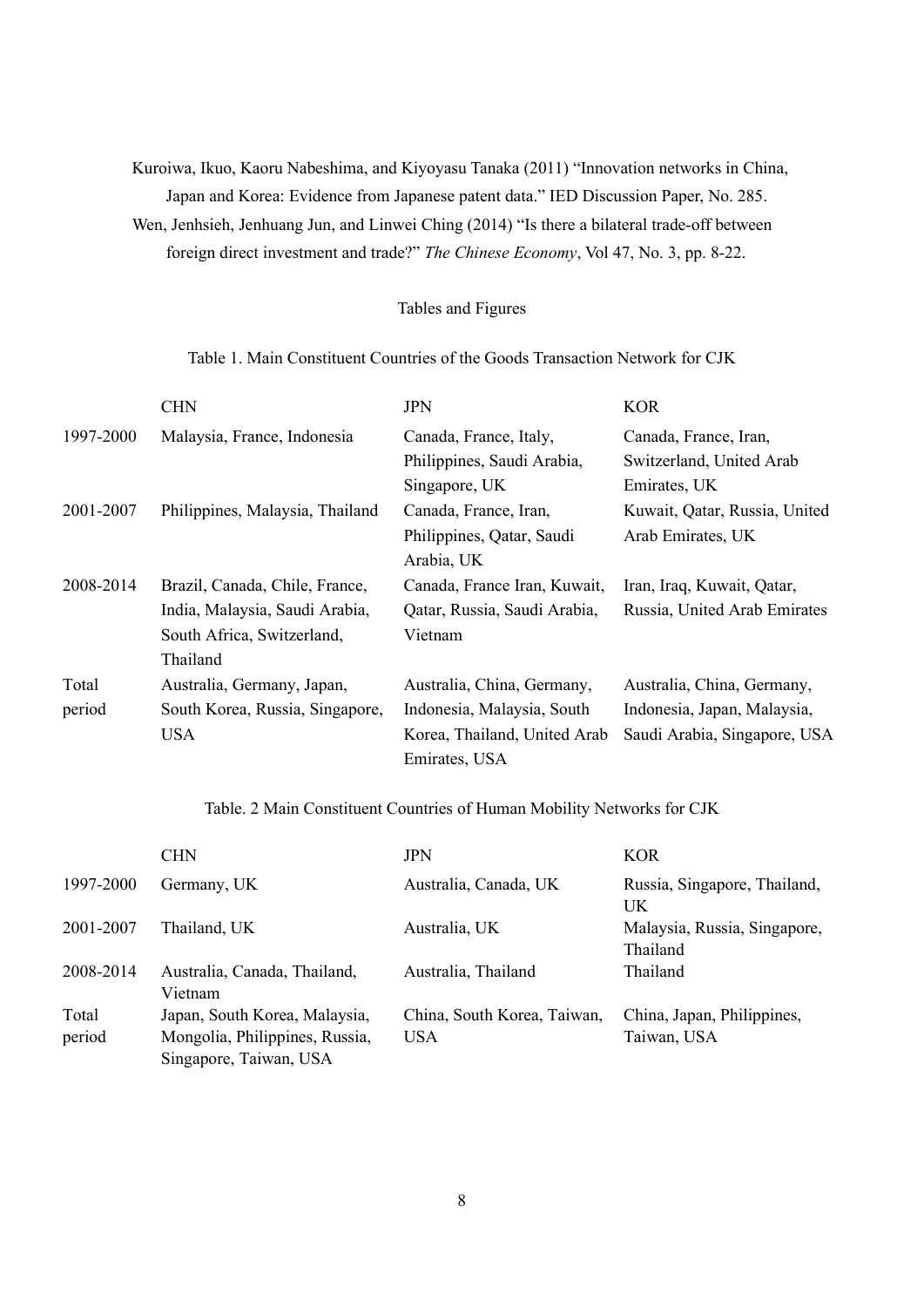

Fig. 1 Correlation Index of Network Similarity



Fig. 2 Imports (Unit: Billion Dollars)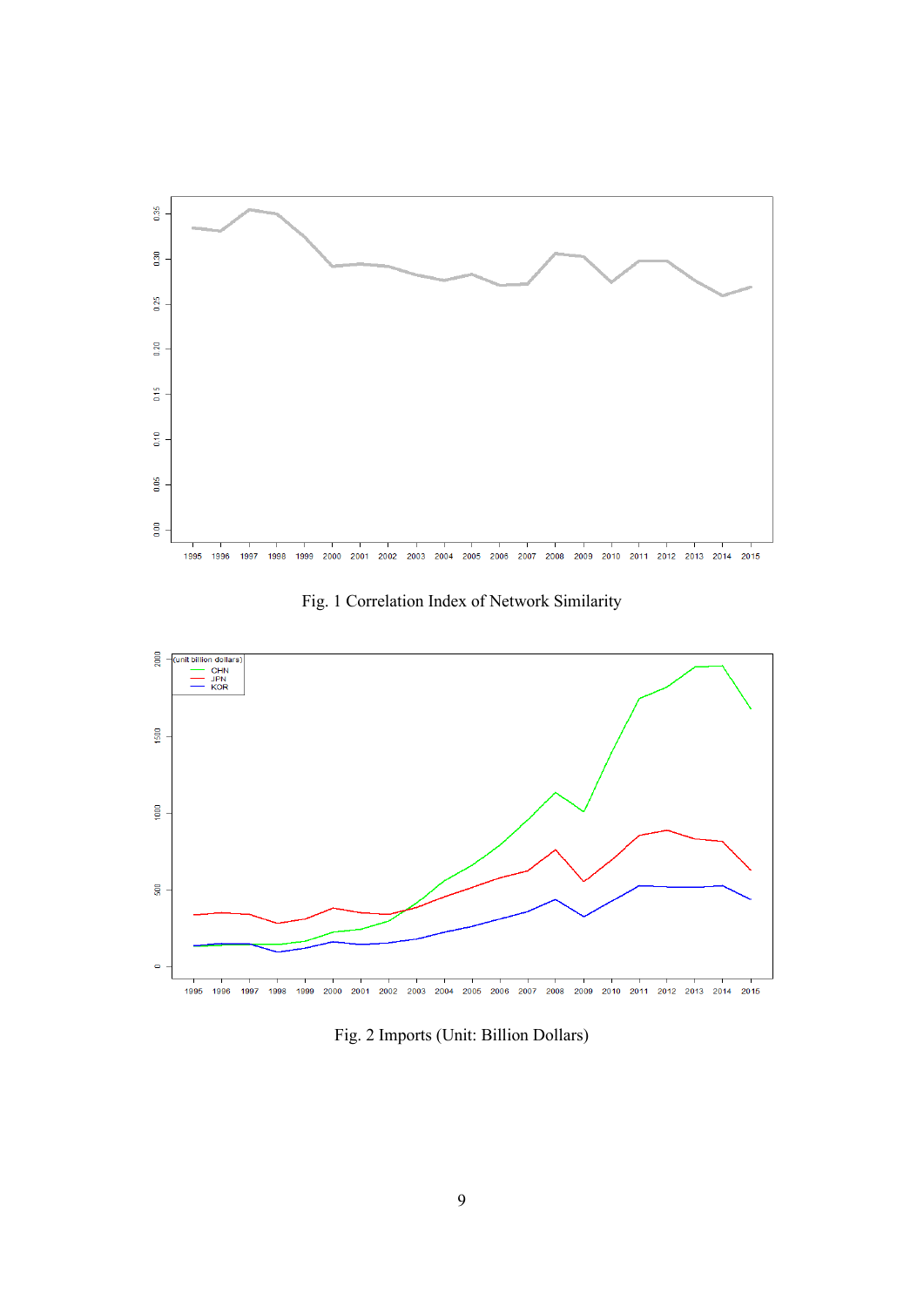

Fig. 3 Trade Networks for Imports (Top left: 1997; Top right: 2001; Bottom left: 2008; Bottom right: 2014)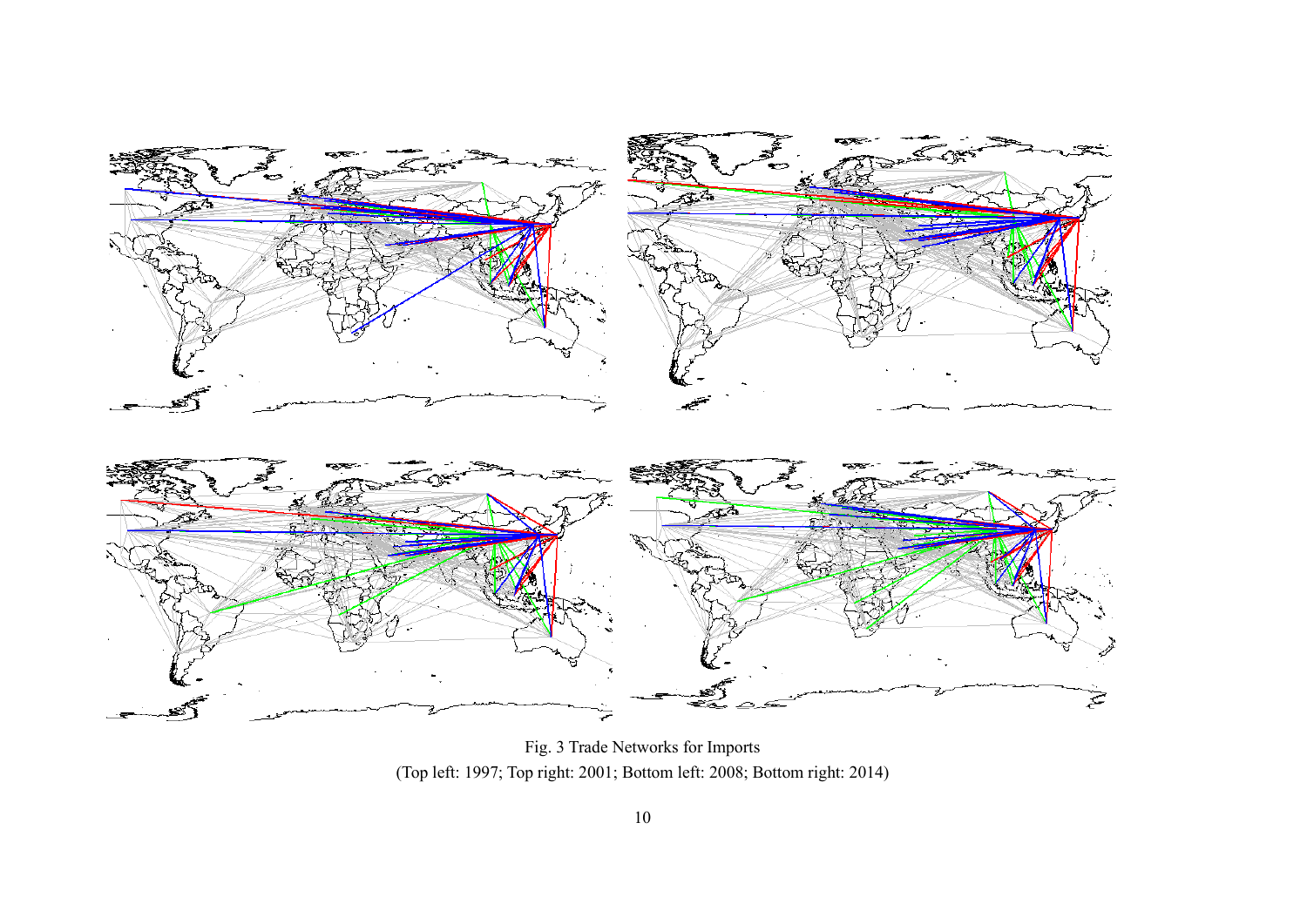

Fig. 4 Human Mobility Networks for Inbound Tourists (Top left: 1997; Top right: 2001; Bottom left: 2008; Bottom right: 2014)